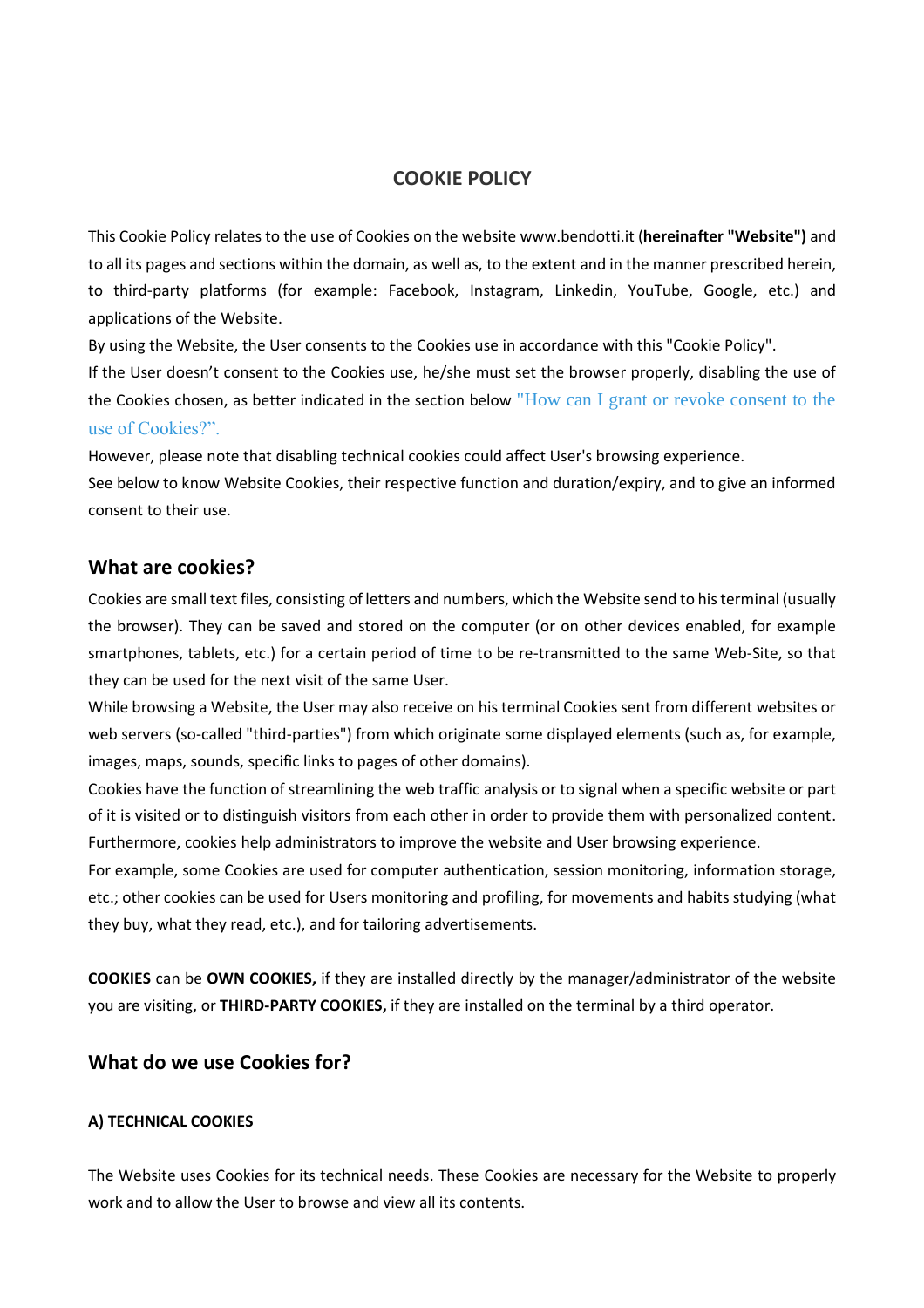For example, they are used for keeping a browsing session open or for temporarily storing the information entered, when you return to a previous page during the same session.

The User's consent is not required to this use, but it's possible to disable these Cookies. However, in this case, Website may not properly work.

Among technical cookies, it is possible distinguish between:

## **i. TECHNICAL COOKIES: SESSION COOKIES**

A "session cookie" is used only for the reference browsing session and is deleted when the User closes the browser window. It allows the Website to temporarily store the information necessary for navigation from one page to another, avoiding having to re-enter them.

They therefore allow, for example, to identify the User status and to verify and detect if and how long he/she is logged in.

The use of these cookies is strictly limited to session identifiers transmission, consisting of random numbers generated by the server, necessary to allow a safe and efficient Website browsing.

## **User consent is not required for the use of this type of cookies.**

To deactivate session Cookies see the section ["How can I grant or revoke consent to the use of Cookies?"](#page-9-0) below.

**By disabling these technical cookies, the Website may not work properly.**

# **ii. TECHNICAL COOKIES: PERSISTENT COOKIES**

A "Persistent Cookie" is used to maintain information between one Website access and another, and to improve navigation by recognizing if a User has already visited the Website or not.

It remains on the User device beyond the closure of the single session, and precisely:

- for the "life span" of the Cookie, set by the Website. It can vary from a few minutes to several years (each type of these Cookies has its own specific duration);

- until they are manually deleted changing the browser settings. See the instructions in the section ["How can](#page-9-0)  [I grant or revoke consent to the use of Cookies?"](#page-9-0) below**.**

**User consent is not required for the use of this type of Cookies.**

**By disabling these technical cookies, the Website may not work properly.**

# **iii. TECHNICAL COOKIES: ANALYTICS COOKIES**

The Analytics Cookies are used to statistically analyze accesses / visits to the Website for exclusively statistical purposes (and not even for profiling and / or marketing). They collect information in aggregate form without tracing individual User identification.

The Website manager provide a clear and adequate indication of simple ways to oppose (opt-out) in the section ["How can I grant or revoke consent to the use of Cookies?"](#page-9-0) below.

The disabling of these cookies do not affect the Website functionality**.**

# **B) PROFILING COOKIES**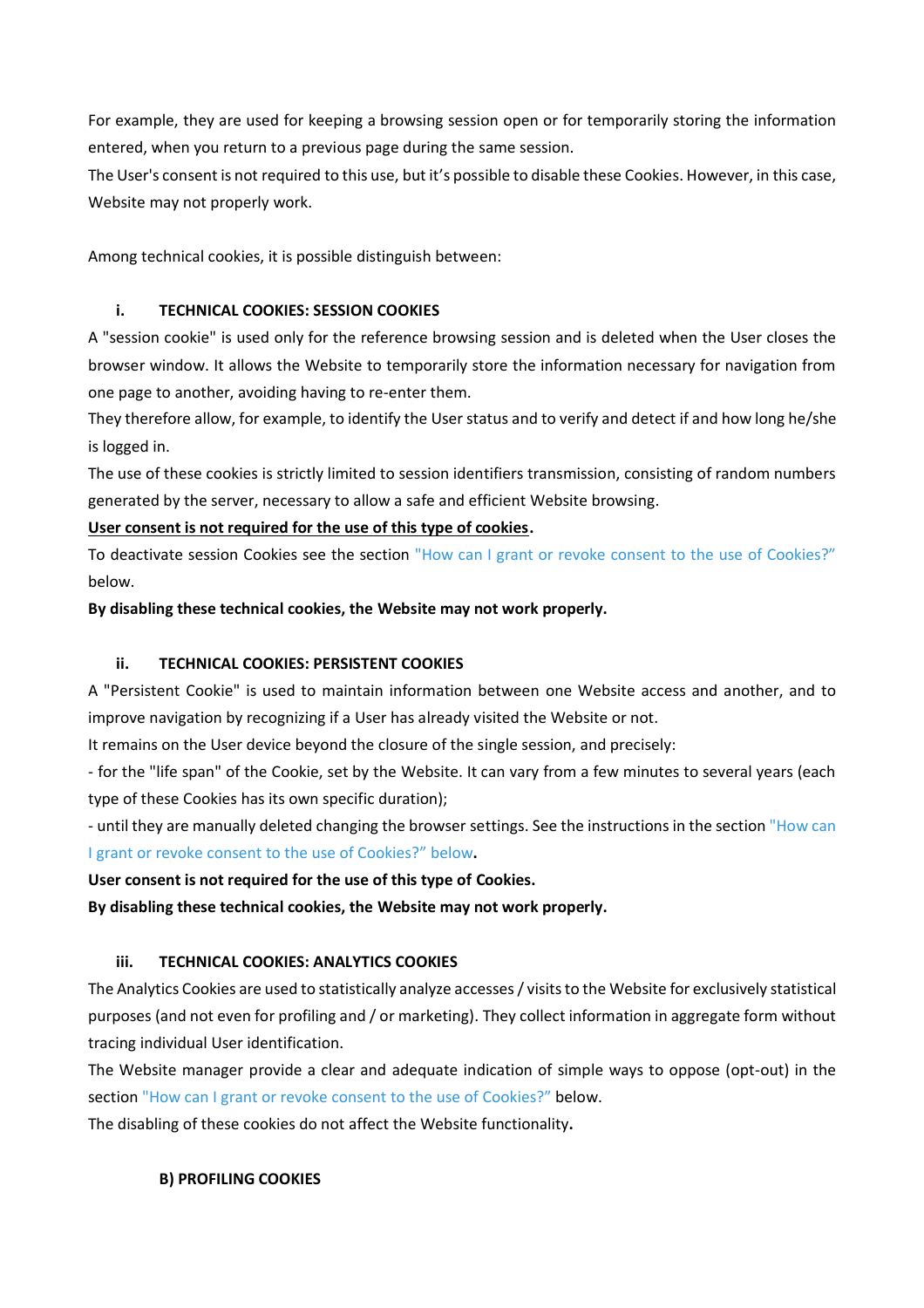Own (i.e. sent and installed by the Website) or third-parties (e.g. installed by social networks) profiling Cookies are used to create User personalized profiles for advertising and marketing purposes (for example retargeting or advertising on social networks).

Therefore, this type of Cookie is generally not necessary the Website to proper work, or to its perfect functionality.

The User must give his/her consent to their use.

To deny the consent, **read carefully** the section ["How can I grant or revoke consent to the use of Cookies?"](#page-9-0) below.

# **C) THIRD-PARTY COOKIES**

As already specified, both technical Cookies (in particular analytics) and profiling Cookies can be from thirdparties.

In particular, Google, Google Maps and other Google services, as well as Youtube, as regards the use of videos and other services, as well as social networks (by way of example: Facebook, Instagram, Linkedin, etc.) may install these Cookies.

However, since this list depends on the choices of these third-parties, the User is invited to consult the related cookie policies through the link included in the Privacy Policy of this WebSite, also in order to disable, through the opt-out mechanism, the related Cookies installed.

| <b>NAME</b>                 | <b>TYPE AND FUNCTION</b>                        | <b>DURATION</b> |
|-----------------------------|-------------------------------------------------|-----------------|
| wp-wpml_current_language    | Persistent technical Wordpress Cookie which is  | 24 hours        |
|                             | used to store language settings.                |                 |
| cookielawinfo-checkbox-     | Persistent technical Cookie used to determine   | 2 hours         |
| necessary                   | the visibility of the Cookie popup banner.      |                 |
| cookielawinfo-checkbox-non- | Persistent technical Cookie used to determine   | 2 hours         |
| necessary                   | the visibility of the Cookie popup banner.      |                 |
| elementor                   | Session technical Cookie used by this website's | Session         |
|                             | WordPress theme. It allows this website owner   |                 |
|                             | to implement or change the website's content    |                 |
|                             | in real-time.                                   |                 |
|                             | Analytics persistent Cookie (Google Analytics)  | 2 years         |
|                             | which is used to improve website navigation,    |                 |
|                             | calculating and tracking visits, sessions and   |                 |
| _ga                         | data relating to Google Analytics campaigns. It |                 |
|                             | stores information anonymously by assigning     |                 |
|                             | randomly generated numbers to individual        |                 |
|                             | users to identify them.                         |                 |

### **WEBSITE COOKIES LIST**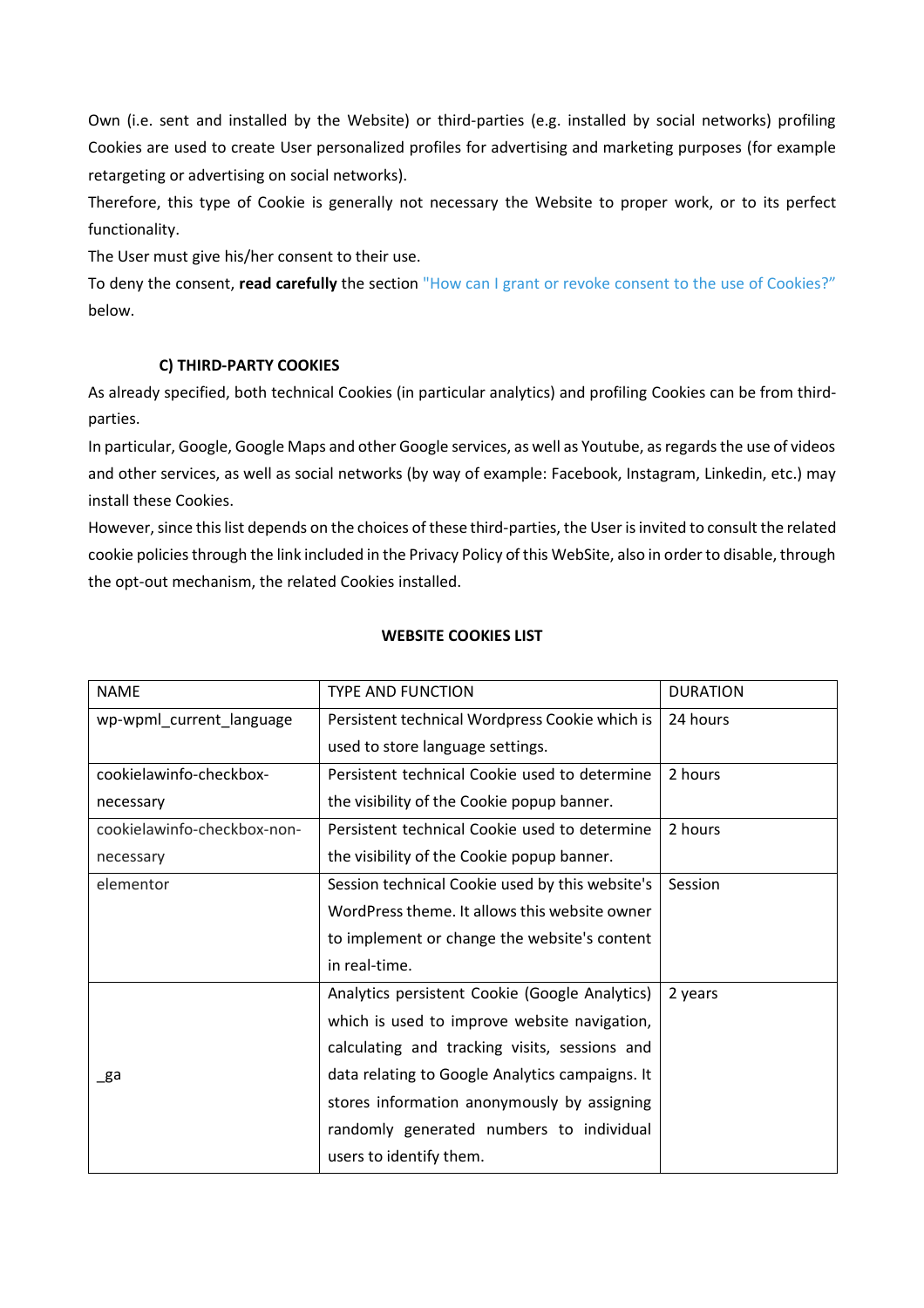|                          | Analytics persistent Cookie (Google Analytics)    | 1 day    |
|--------------------------|---------------------------------------------------|----------|
|                          | which is used to store information concerning     |          |
| _gid                     | visitors' interactions with the Website and to    |          |
|                          | help build Analytics reports. The stored Data     |          |
|                          | (visits, origin, etc.) are collected anonymously. |          |
|                          | Analytics persistent Cookie (Google Analytics)    | 1 minute |
|                          | which is used to monitor and analyze traffic      |          |
| _gat_gtag_UA_8324167_1   | Data and to keep track of User behavior, in       |          |
|                          | order to improve User experience.                 |          |
|                          | Analytics persistent Cookie (Google Analytics)    | 1 minute |
|                          | which is used to monitor and analyze traffic      |          |
| _gat_gtag_UA_22920547_82 | Data and to keep track of User behavior, in       |          |
|                          | order to improve User experience.                 |          |
| _ga_TPX2PDVZKP           | Analytics persistent Cookie (Google Analytics)    | 2 years  |
|                          | which is used to persist session state.           |          |
| _gat                     | Analytics persistent Cookie (Google Analytics)    | 1 hour   |
|                          | which is used to throttle request rate (it reads  |          |
|                          | and filters requests from bots).                  |          |
| _gaexp                   | Analytics persistent Cookie (Google Analytics)    | 3 months |
|                          | which is used to store ID's of experiments and    |          |
|                          | sessions for A/B testing. It determines a user's  |          |
|                          | inclusion in an experiment and the expiry of      |          |
|                          | experiments a user has been included in.          |          |
| utma                     | Analytics persistent Cookie (Google Analytics)    | 2 years  |
|                          | which is used to distinguish users and sessions   |          |
|                          | and to store the calculation of days and time to  |          |
|                          | purchase.                                         |          |
| utmb                     | Analytics persistent Cookie (Google Analytics)    | 1 hour   |
|                          | which is used to store time of visit and          |          |
|                          | determine new sessions/visits.                    |          |
| utmc                     | Analytics persistent Cookie (Google Analytics)    | Session  |
|                          | which operates in conjunction with the utmb       |          |
|                          | cookie to store time of visit and determine       |          |
|                          | whether the user was in a new session/visit.      |          |
| utmt                     | Analytics persistent Cookie (Google Analytics)    | 1 hour   |
|                          | which is used to throttle request rate and to     |          |
|                          | store number of service requests.                 |          |
|                          |                                                   |          |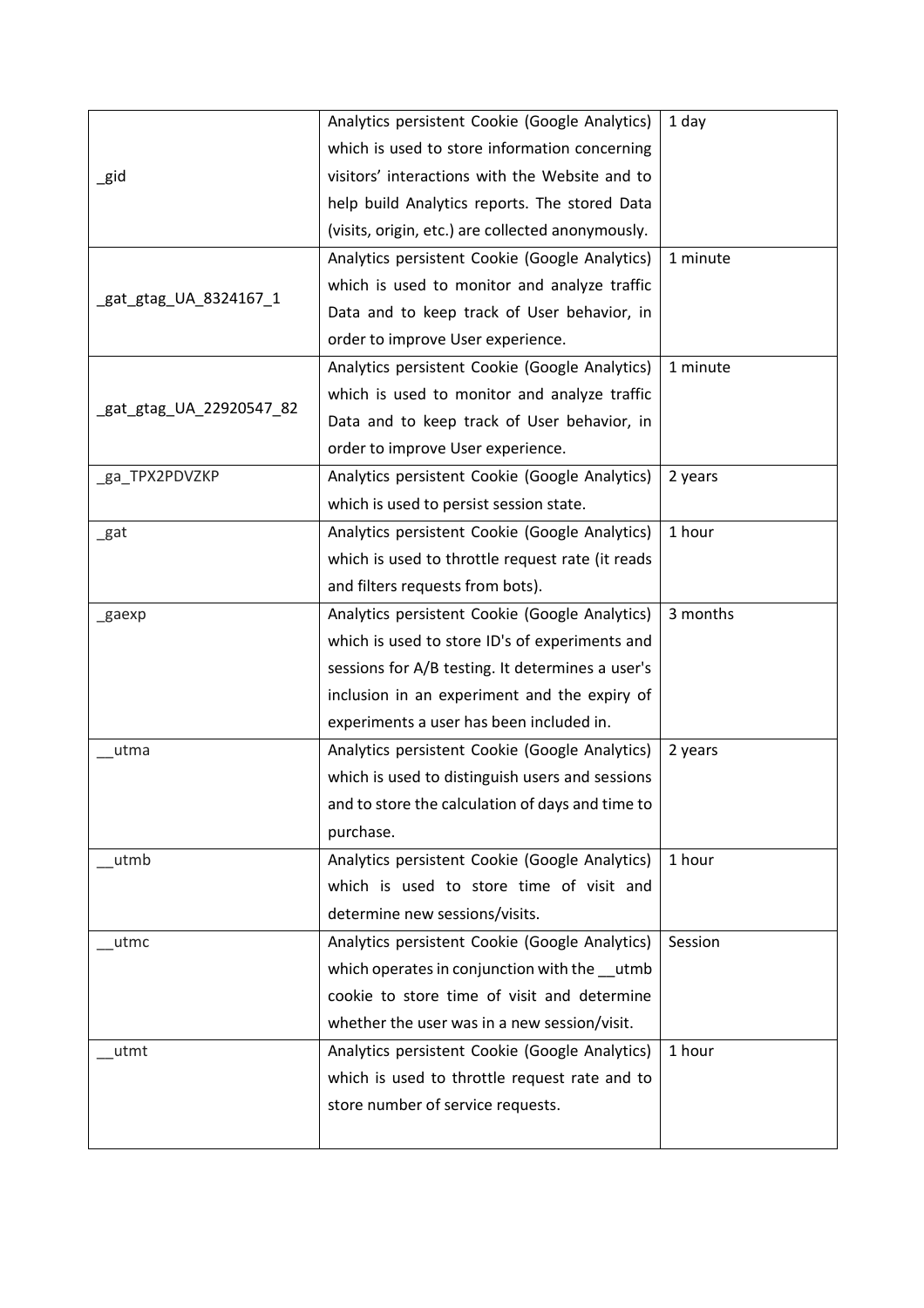| utmv         | Analytics persistent Cookie (Google Analytics)    | 2 years  |
|--------------|---------------------------------------------------|----------|
|              | which is used to store visitor-level custom       |          |
|              | variable data.                                    |          |
| utmz         | Analytics persistent Cookie (Google Analytics)    | 7 months |
|              | which is used to store used keyword and search    |          |
|              | engine to know how the User reached your          |          |
|              | site.                                             |          |
| AMP_TOKEN    | Persistent Cookie associated with Google          | 1 hour   |
|              | Universal Analytics which contains a token that   |          |
|              | can be used to retrieve a Client ID from AMP      |          |
|              | Client ID service. Other possible values indicate |          |
|              | opt-out, inflight request or an error retrieving  |          |
|              | a Client ID from AMP Client ID service.           |          |
| $\_$ gac $*$ | Google Ads persistent Cookie which is used to     | 3 months |
|              | store and track audience reach.                   |          |
| _gcl_au      | Google Adsense persistent Cookie which is         | 3 months |
|              | used to store and track conversions.              |          |
| _opt_awcid   | Google Optimize persistent Cookie which is        | 1 day    |
|              | used for campaigns mapped to Google Ads           |          |
|              | Customer IDs.                                     |          |
|              |                                                   |          |
| _opt_awgid   | Google Optimize persistent Cookie which is        | 1 day    |
|              | used for campaigns mapped to Google Ads           |          |
|              | Customer IDs.                                     |          |
|              |                                                   |          |
| _opt_awkid   | Google Optimize persistent Cookie which is        | 1 day    |
|              | used for campaigns mapped to Google Ads           |          |
|              | Customer IDs.                                     |          |
|              |                                                   |          |
| _opt_awmid   | Google Optimize persistent Cookie which is        | 1 day    |
|              | used for campaigns mapped to Google Ads           |          |
|              | Customer IDs.                                     |          |
|              |                                                   |          |
| _opt_expid   | Google Optimize persistent Cookie which is        | 1 hour   |
|              | created when running a redirect experiment.       |          |
|              | It stores the experiment ID, the variant ID and   |          |
|              | the referrer to the page that's being             |          |
|              | redirected.                                       |          |
|              |                                                   |          |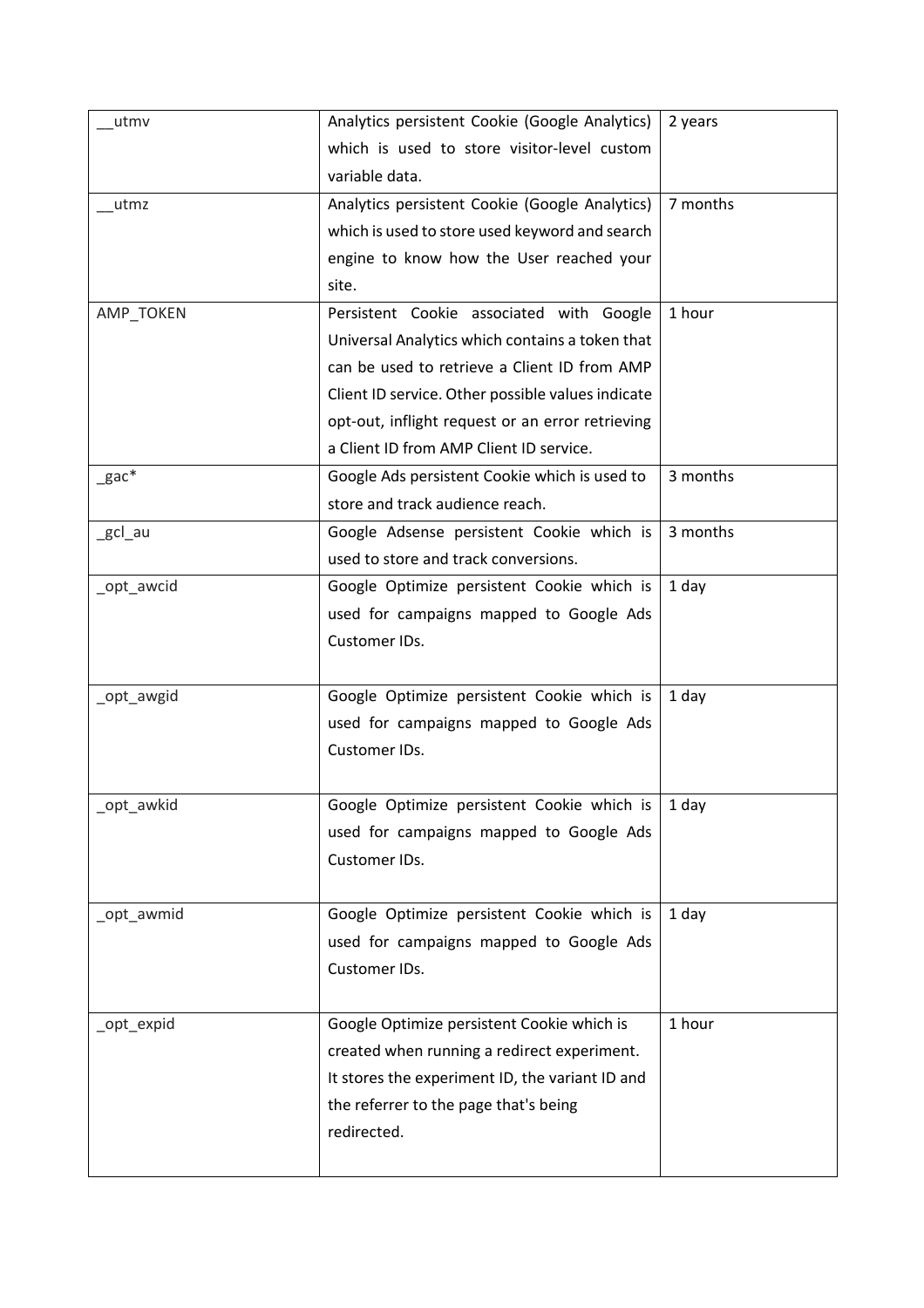| opt utmc   | Google Optimize persistent Cookie which is<br>used to store the last utm campaign query<br>parameter.                                                                                                                                                                                                        | 1 day    |
|------------|--------------------------------------------------------------------------------------------------------------------------------------------------------------------------------------------------------------------------------------------------------------------------------------------------------------|----------|
| <b>NID</b> | Persistent cookie owned<br>by Google for<br>targeting / marketing purposes that is used for<br>visitor tracking on websites. The purpose is to<br>customize the advertisements to be displayed<br>on the basis of the choices and tastes of the<br>User to make the navigation of the site more<br>engaging. | 7 months |

# **With reference to the most relevant cookies, the Data Controller specify the following.**

Cookies and any other tracking systems installed also by third-parties through the Services on this Website cannot be technically checked by the Data Controller. Therefore, any specific reference to them is to be considered indicative.

To obtain complete information, the User is invited to carefully consult the privacy policy of any third-party's Services listed in this document before continuing to browse the Website.

Given the complexity of Cookies technologies, to receive any further information about Cookies, the User is invited to contact the Data Controller (as specified in the "CONTACT DETAILS" section).

# - **Google Analytics with anonymized IP**

Google Analytics is a web analysis service provided by Google for statistical purposes to track and examine the Website use, compile reports and share them with other services developed by Google.

Google Analytics may use cookies to collect information and generate statistics on the Website use, without providing personal information on individual visitors. The User's IP address is anonymized. Anonymization works by shortening the IP address of Users within the borders of the member states of the European Union or in other European Economic Area countries.

Only in exceptional circumstances, the IP address will be sent to Google's servers and shortened within the United States.

Personal Data: Cookies and Usage Data.

In relation to the Personal Data processing methods and place, the User is invited to carefully see the related Privacy Policy.

Please note that the Personal Data may also be processed outside the EEA.

As of July 16th, 2020, Google no longer rely on the EU-U.S. Privacy Shield to transfer Data that originated in the EEA or the UK to the U.S, and from September 30<sup>th</sup>, 2020, it uses the standard contractual clauses approved by the European Commission, based on the adequacy decisions of the European Commission.

Please see Googl[e privacy policy](https://policies.google.com/privacy?hl=it) and cookie policy, ["How can I grant or revoke consent to the use of Cookies?"](#page-9-0) section to disable Google cookies - a.k.a. Opt-out and also the [Privacy Shields](#page-9-1) section.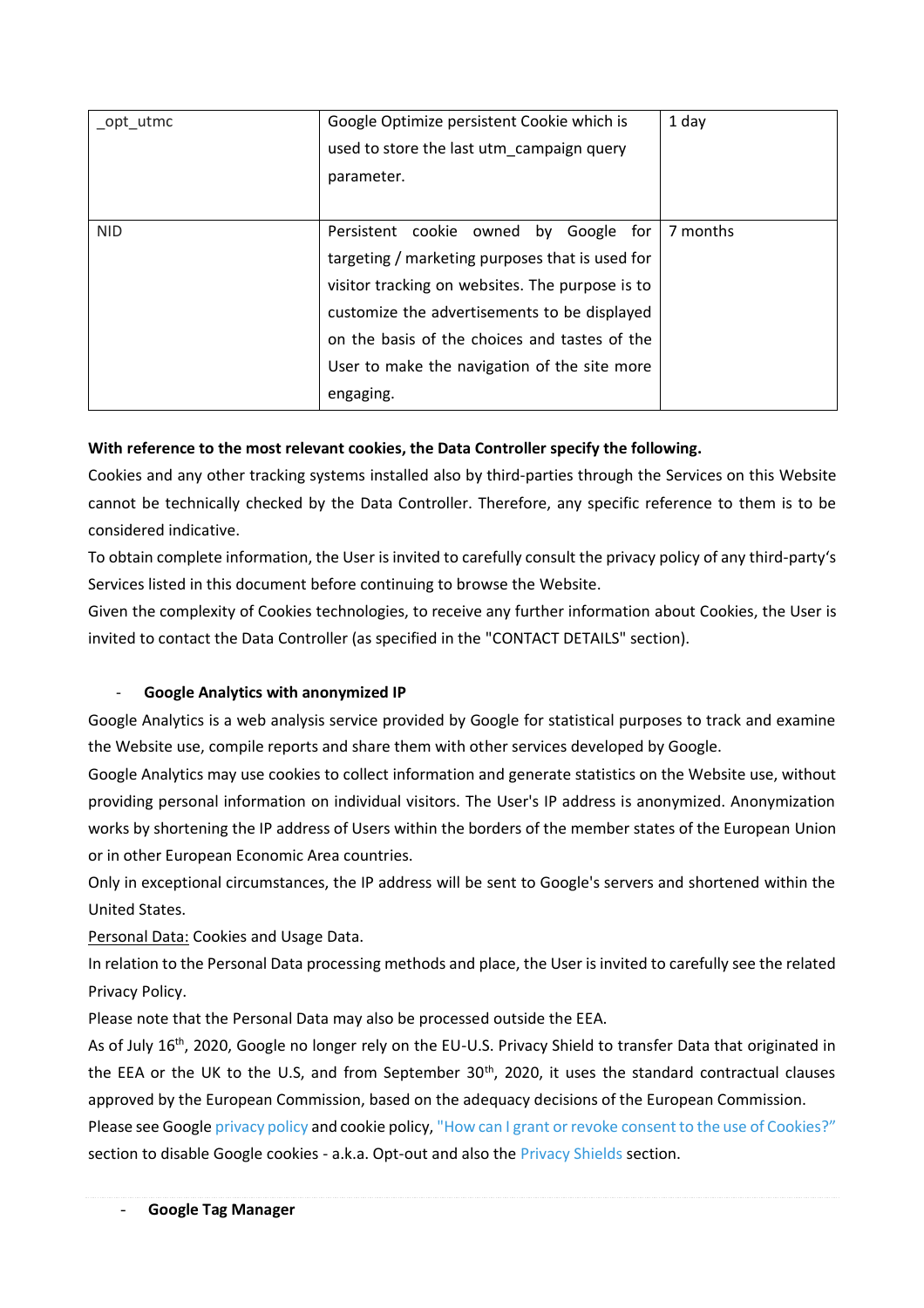This Web-Site uses Google Tag Manager.

Google Tag Manager is a tag management system provided by Google LLC and used to manage JavaScript and HTML tags used for tracking and analytics on websites. Tags are small code elements that, among other things, are used to measure visitor traffic and his/her behavior, to understand the effect of online advertising and social channels, to set up remarketing and orientation towards target groups and to test and optimize websites.

The Tag Manager tool itself (which implements the tags) is a cookie-free domain and does not record Personal Data. This tool allows the activation of other tags that can, for their part, record Data in certain circumstances.

For more information on Google's privacy policy, please consult the following link <https://policies.google.com/privacy?hl=en> .

For Google terms of use see this link:<https://www.google.com/analytics/tag-manager/use-policy/> and for Google Tag Manager privacy faq<https://support.google.com/tagmanager/answer/7207086> . Personal Data: Usage Data; other types of data.

### - **Google Optimize**

Google Optimize is a service provided by Google Ireland Limited for A/B testing that allows you to test different versions of the Web-Site pages and consequently to evaluate which one between two strategies produces the best result, in such a way as to obtain a greater number of conversions. The User's Personal Data may be used by Google to contextualize and personalize the advertisements managed by the Google itself.

For more information on Google's privacy policy, please consult the following link <https://policies.google.com/privacy?hl=en>

Personal Data: Usage Data; other types of data.

#### - **Google Optimize 360**

Google Optimize 360 is a service provided by Google Ireland Limited for A/B testing: it groups Users (who have left Google Analytics enabled) on the basis of their past use of the Web-Site, in order to evaluate their behavior for targeting and persistence purposes.

The User's Personal Data may be used by Google to contextualize and personalize the advertisements managed by the Google itself.

For more information on Google's privacy policy, please consult the following link <https://policies.google.com/privacy?hl=en> .

Personal Data: Usage Data; other types of data.

#### - **Google Maps**

Google Maps is a map viewing service managed by Google LLC or by Google Ireland Limited (it depends on the location in which the Website is viewed), which allows the Website to integrate such content within its pages.

Personal Data: Cookies; Usage data; other types of Data.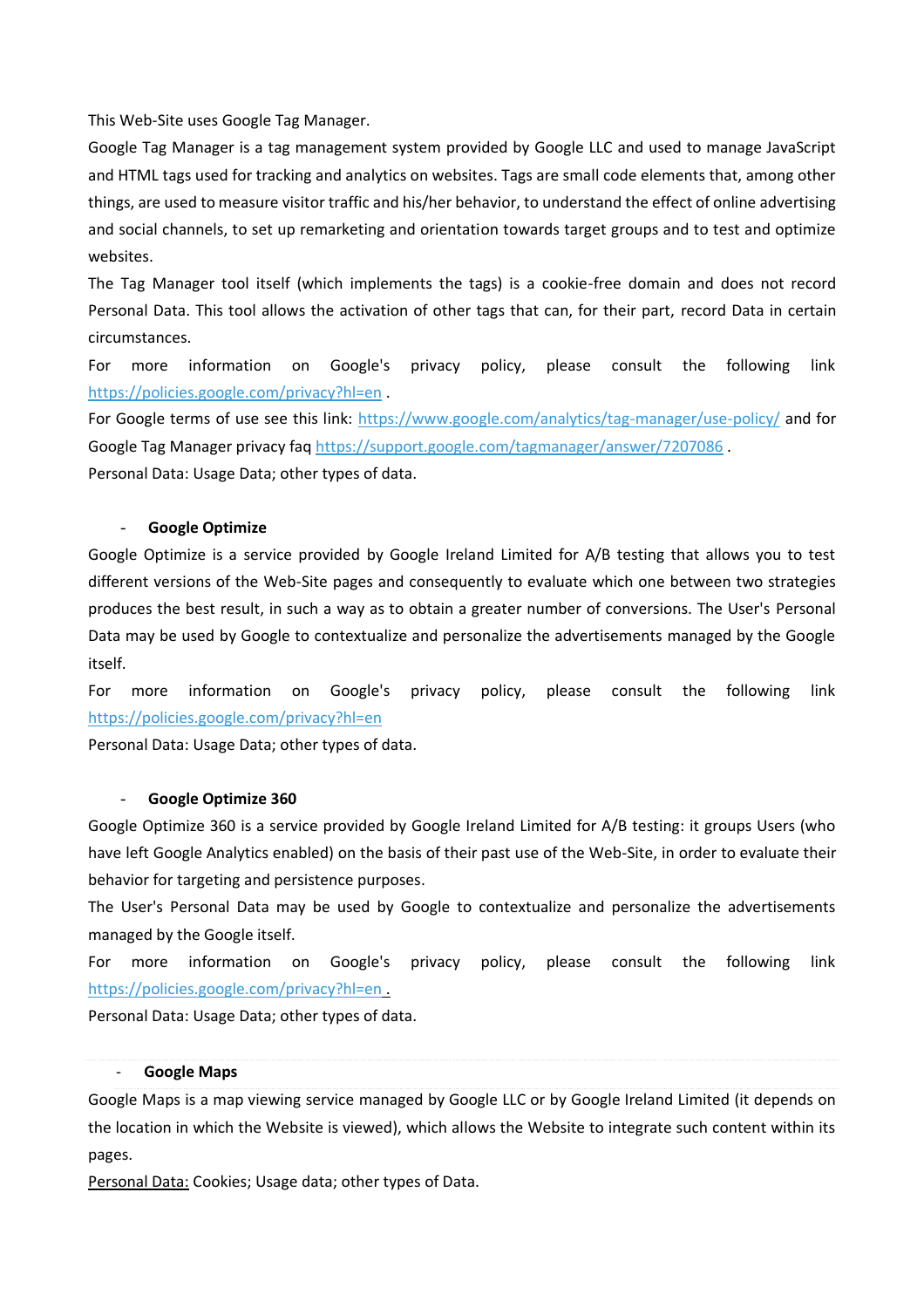In relation to the Personal Data processing methods and place, the User is invited to carefully see the related Privacy Policy.

Please note that the data may also be processed outside the EEA.

As of July 16th, 2020, Google no longer rely on the EU-U.S. Privacy Shield to transfer data that originated in the EEA or the UK to the U.S, and from September 30<sup>th</sup>, 2020, it uses the standard contractual clauses approved by the European Commission, based on the adequacy decisions of the European Commission. Please see Google [privacy policy](https://policies.google.com/privacy?hl=it) and cookie policy, "How can I grant or revoke consent to the use of Cookies?" section to disable Google cookies - a.k.a. Opt-out and also the Privacy Shields section.

#### - **Instagram, Instagram Widget**

On the Web-Site there are redirection or sharing buttons to the Instagram social platform owned by Meta Platforms Ireland Limited and to the individual social network pages attributable to the Controller.

Instagram shares information worldwide, both internally with Instagram companies and externally with partners and with the people with whom the User connects.

According to the related policies, Instagram uses cookies, pixels, local storage technologies and other similar technologies to show advertising content, to offer the service and for reasons related to its use, as well as to collect information about the User use of Instagram. Instagram could also use these technologies to remember the choices made by the User (eg. User name, language or geographical area in which the User is located) and customize the Service to offer better functions and content. Instagram and its advertising partners may use these technologies to show advertisements targeted to the interests of the User. This information may be shared with organizations outside of Instagram, such as advertisers and/or networks of advertisers for the publication of ads and for measuring the effectiveness of advertising campaigns.

The information could be transferred and/or transmitted and/or stored and processed in the United States or in other countries outside the User's residence or in any case outside SEE.

The User is also advised that from July 16, 2020 Instagram no longer bases the processing of Users' Personal Data on the EU-U.S[. Privacy Shield](https://policies.google.com/privacy/frameworks?hl=en) (EU-US Privacy Shield) to transfer data from the European Economic Area and the United Kingdom to the United States; but uses [standard contractual clauses](https://www.facebook.com/help/566994660333381?ref=dp) approved by the European Commission and based on the [adequacy decisions](https://ec.europa.eu/info/law/law-topic/data-protection/international-dimension-data-protection/adequacy-decisions_en) of the European Commission regarding certain countries, as appropriate, for data transfers from the EEA to the United States and other countries.

In relation to the Privacy Shield, the User is referred to reading the relevant paragraph in the cookie policy. In this case, the following Personal Data are processed: Cookies; Usage data; other types of data.

For more information on the installation and use of cookies by Instagram, the User is requested to carefully read the relevant [cookie policy.](https://help.instagram.com/1896641480634370?ref=ig) Please read the [privacy policy](https://help.instagram.com/519522125107875) of the service carefully to obtain detailed information on the collection and transfer of Personal Data, on the User's rights and on how to configure your privacy settings.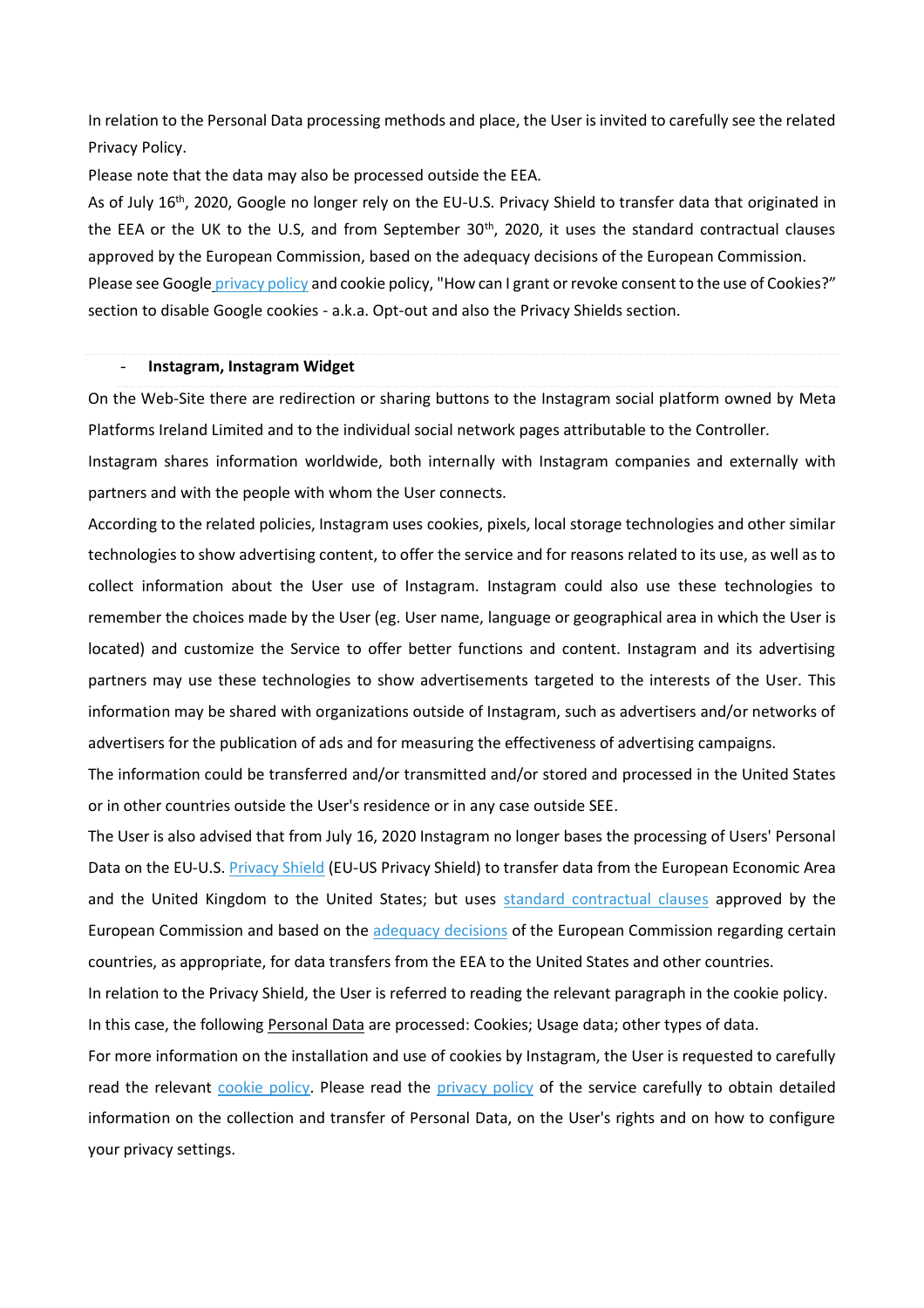With reference to the [conditions of use of the Instagram](https://help.instagram.com/581066165581870) service, the User is finally invited to consult the aforementioned conditions.

### - **LinkedIn**

LinkedIn is a third-party social networking tool owned by LinkedIn Ireland Limited Company that allows You to connect different workers, professionals and companies, also providing statistics on use and interactions on the platform.

The Controller have neither knowledge of, nor any influence over the possible collection and processing of User Data by LinkedIn. If the User opens its profile on LinkedIn, his/her Data may be forwarded to the United States of America.

Therefore, the User is invited to carefully read the LinkedIn privacy policy at <https://www.linkedin.com/legal/privacy-policy> and eventually change the LinkedIn settings, following the instructions in their privacy policy.

The LinkedIn advertising cookie can be deactivated (opt-out) here: <https://www.linkedin.com/psettings/guest-controls/retargeting-opt-out>

Personal Data: Cookies; Usage data; other types of data.

#### - **YouTube**

YouTube is a network for sharing videos owned by Google Ireland Limited. The data provided directly by you and by YouTube will be used exclusively for marketing purposes such as better reach of the specific target group, increase visibility, image building, User information and employer branding and/or statistics.

In case the User visit our YouTube channel, YouTube and its parent company Google collects his/her IP address and other personal information using cookies.

If the User is logged in to his/her YouTube channel and visit our YouTube profile, this may be associated with his/her profile.

By creating a YouTube channel, we contribute to the processing of our visitors' personal information, irrespective of whether they are registered or logged in to YouTube. Although YouTube provides us with certain data collected through cookies or concerning our videos in anonymous form, the compilation of these statistics is based on the previous processing of personal data.

If the User is logged in with YouTube, he/she agree to YouTube's terms of use, privacy and cookie policies and to YouTubes processing of his/her Personal Data.

We have no influence on the Data collection and further processing by YouTube, to what extent this happens and how long this data is stored.

For more information, please visit YouTube/Google privacy policy: <https://policies.google.com/privacy?hl=en> .

Personal Data: Cookies; Usage data; other types of data.

### - **Google Fonts**

Google Fonts is a font style displayer service owned by Google Ireland Limited, which allows this Web-Site to integrate them into its pages. For this purpose, if the User has not cached the specific fonts required by this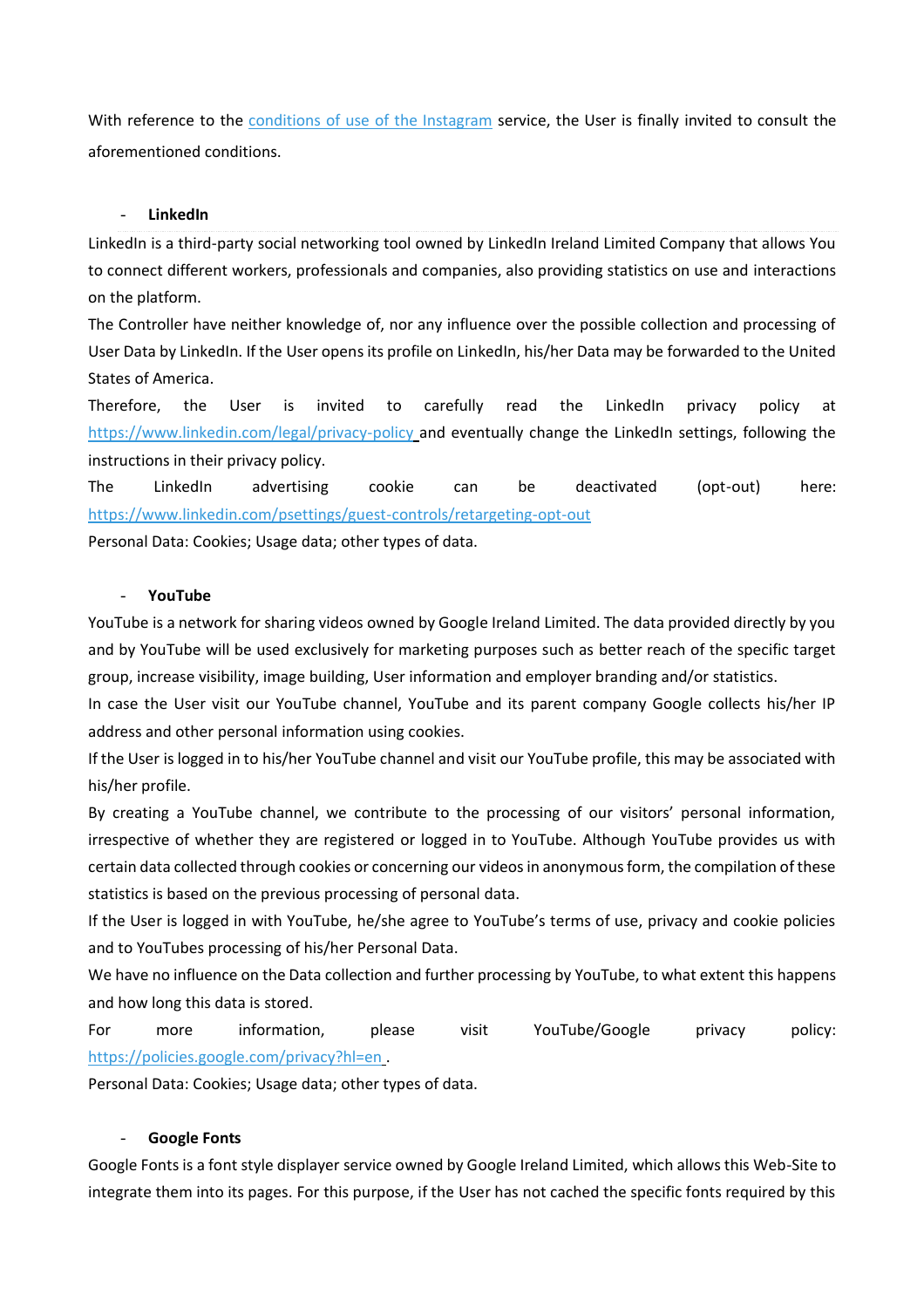Web-Site in his browser cache, your browser establishes a direct connection to Google's servers to download the correct files.

In this case, Google can identify, for example, your IP address which receives the characters to be displayed. For more information, please visit Google privacy policy:<https://policies.google.com/privacy?hl=en> . Personal Data: Cookies; Usage data; other types of data.

### **Query Click**

Query Click is an advertising service provided by Query Click Ltd. For more information, please visit Query Click [privacy policy.](https://www.queryclick.com/privacy-policy) Personal Data: Usage Data, Cookies, other types of data.

### - **Welect**

Welect is an advertising service provided by Welect GmbH. For more information, please visit Welect [privacy policy.](https://www.de.welect.de/datenschutz?lang=en) Personal Data: Usage Data, Cookies, other types of data.

#### - **WordPress.com**

Personal Data: various Types of Data.

<span id="page-9-1"></span>The User is invited to read carefully the related [privacy policy.](https://wordpress.com/support/your-site-and-the-gdpr/)

### **PRIVACY SHIELD**

Privacy Shield between EU and US is a self-certification mechanism for companies established in the US that process Personal Data received from European Union. It was deemed adequate by the European Commission in 2016.

In compliance with the principles contained therein, the companies undertake to provide adequate protection tools to the interested parties (i.e. all the Data Subjects whose Personal Data have been transferred from the European Union). If not, they are removed from the certified companies list ("Privacy Shield List") by the US Department of Commerce and can be subjected to sanctions by the Federal Trade Commission.

However, on July 16<sup>th</sup>, 2020, the Court of Justice of the European Union (CJEU) (2016/1250 Decision of on the adequacy of the protection offered by the EU-US privacy shield regime - cd. ["Schrems II Judgment",\)](https://curia.europa.eu/jcms/upload/docs/application/pdf/2020-07/cp200091it.pdf) declares the Privacy Shield inadequate to protect Personal Data received from EU to a company established in United States.

The standard contractual clauses were instead confirmed as valid for Personal Data transfer from EU to non-EU country (in accordance with European Court of Justice's decision 2010/87).

The User is invited to see [FAQs relating to the Schrems II](https://edpb.europa.eu/our-work-tools/our-documents/ohrajn/frequently-asked-questions-judgment-court-justice-european-union_en) ruling and its effects drafted by the European Data Protection Committee (EDPB), the website [www.privacyshield.gov](http://www.privacyshield.gov/) and the Data Protection Authority's website to better understand the issue and monitor further developments.

# <span id="page-9-0"></span>**How can I grant or revoke consent to the use of Cookies?**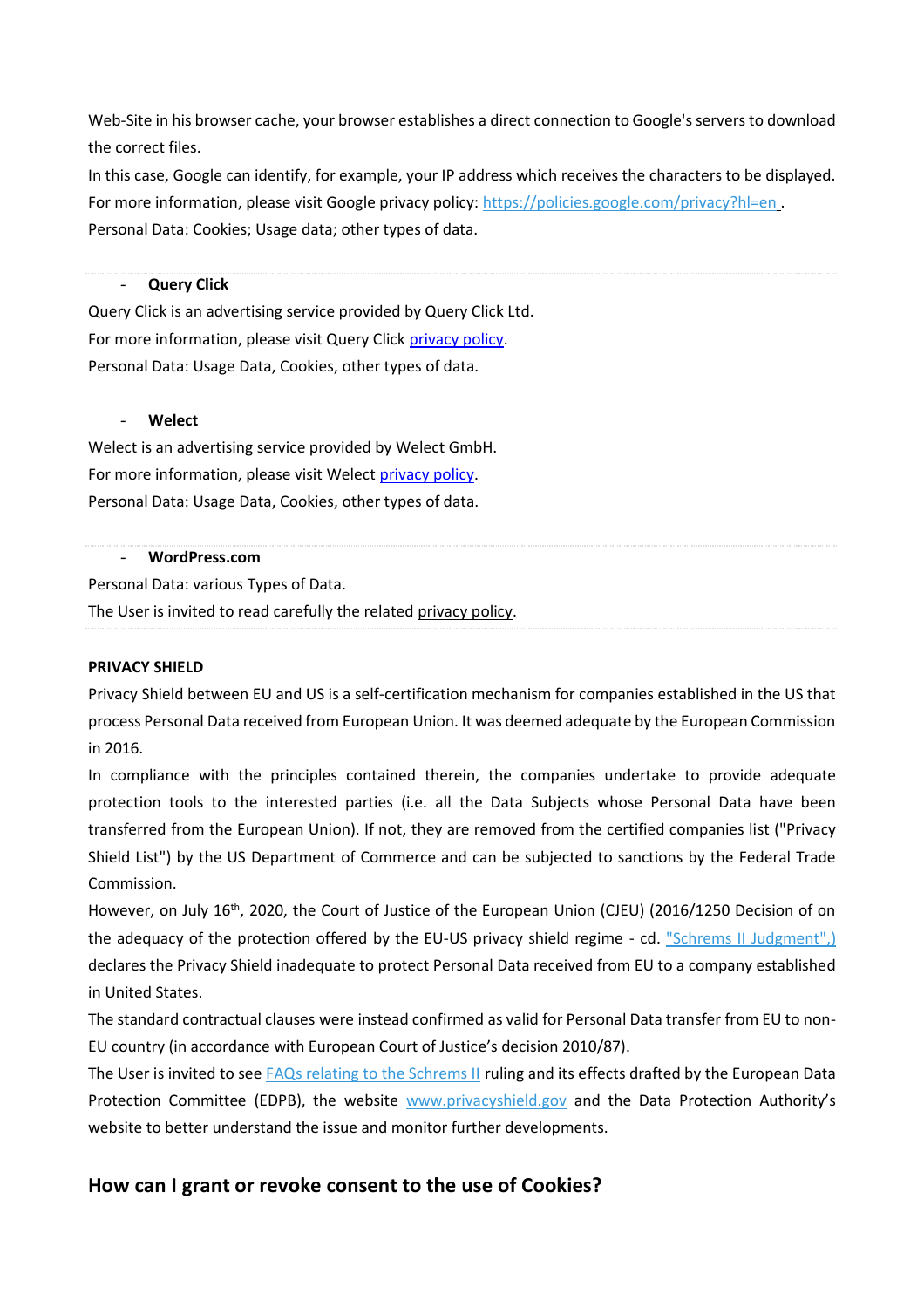The User can change his/her preferences relating to Cookies and prevent - for example – third-parties from installing them in the following ways:

1) by setting the browser software accordingly.

a) Some browsers support the Do Not Track function, which allows the User to automatically stop the collection of certain Data. However, not all websites are set up to enforce this option (discretionary).

b) Some browsers allow you to surf in "anonymous mode" limiting the amount of Data set on your computer and automatically deleting persistent Cookies placed on your device when you finish browsing.

In this case, the Website will not detect the User, the pages viewed and the related Cookies will not be stored in the history. However, the anonymous browsing function does not guarantee anonymity on the Internet, because it just deleted Cookies in your browser, but not the ones processed by website managers and connectivity providers.

c) In all browsers it is possible to delete Cookies manually. However, please pay attention that new Cookies are downloaded at every connection to the Internet, so that the User has to erase the Cookies periodically. If desired, some browsers offer automated systems for periodic deletion of Cookies.

2) by express refusal to consent - generally required only for profiling Cookies - in the event that the Website uses a latest generation banner.

The User can find information on how to manage consent to Cookies with some of the most popular browsers, for example, at the following addresses: [Google Chrome,](https://support.google.com/chrome/answer/95647?hl=it&p=cpn_cookies) [Mozilla Firefox,](https://support.mozilla.org/it/kb/protezione-antitracciamento-avanzata-firefox-desktop?redirectslug=enable-and-disable-cookies-website-preferences&redirectlocale=en-US) [Apple Safari,](https://support.apple.com/it-it/guide/safari/sfri11471/mac) [Microsoft](https://support.microsoft.com/it-it/topic/eliminare-e-gestire-i-cookie-168dab11-0753-043d-7c16-ede5947fc64d)  [Internet Explorer](https://support.microsoft.com/it-it/topic/eliminare-e-gestire-i-cookie-168dab11-0753-043d-7c16-ede5947fc64d) and [Microsoft Edge.](https://support.microsoft.com/en-us/microsoft-edge/delete-cookies-in-microsoft-edge-63947406-40ac-c3b8-57b9-2a946a29ae09)

With reference to any identifiers used by third-parties, Users can manage their settings and withdraw their consent by visiting the related opt-out link (if available), using tools described in the third-party's privacy policy or by contacting its Data Controller directly.

With regard to Google Analytics, if the Website support Google Analytics Javascript code (analytics.js, gtag.js) version, it is possible for the User to exercise the opt-out/disable Google Analytics by clickin[g here.](https://tools.google.com/dlpage/gaoptout?hl=en)

Notwithstanding the foregoing, Users can also get information from [YourOnlineChoices](http://www.youronlinechoices.eu/) (EU), [Network](https://www.networkadvertising.org/understanding-digital-advertising)  [Advertising Initiative](https://www.networkadvertising.org/understanding-digital-advertising) (USA), [Digital Advertising Alliance](https://www.aboutads.info/consumers/) (USA), [DAAC](https://youradchoices.ca/understanding-online-advertising/) (Canada), [DDAI](http://www.ddai.info/optout) (Giappone) or other similar services. Therefore, the User is invited to consult also these websites.

\*\*\*\*

#### **CONTACT DETAILS**

#### **DATA CONTROLLER:**

**FORNI INDUSTRIALI BENDOTTI - S.P.A.** (fiscal code, VAT number and Italian Business Register – Company Registration Office of Bergamo registration number 00231840166, REA BG - 112786, share capital Euro 520.000,00, fully paid-up),

**Registered Address**: Costa Volpino (BG), Via Zoncone n. 34, CAP 24062

**E-mail address**: info@bendotti.it

**Registered e-mail address**: bendotti@legalmail.it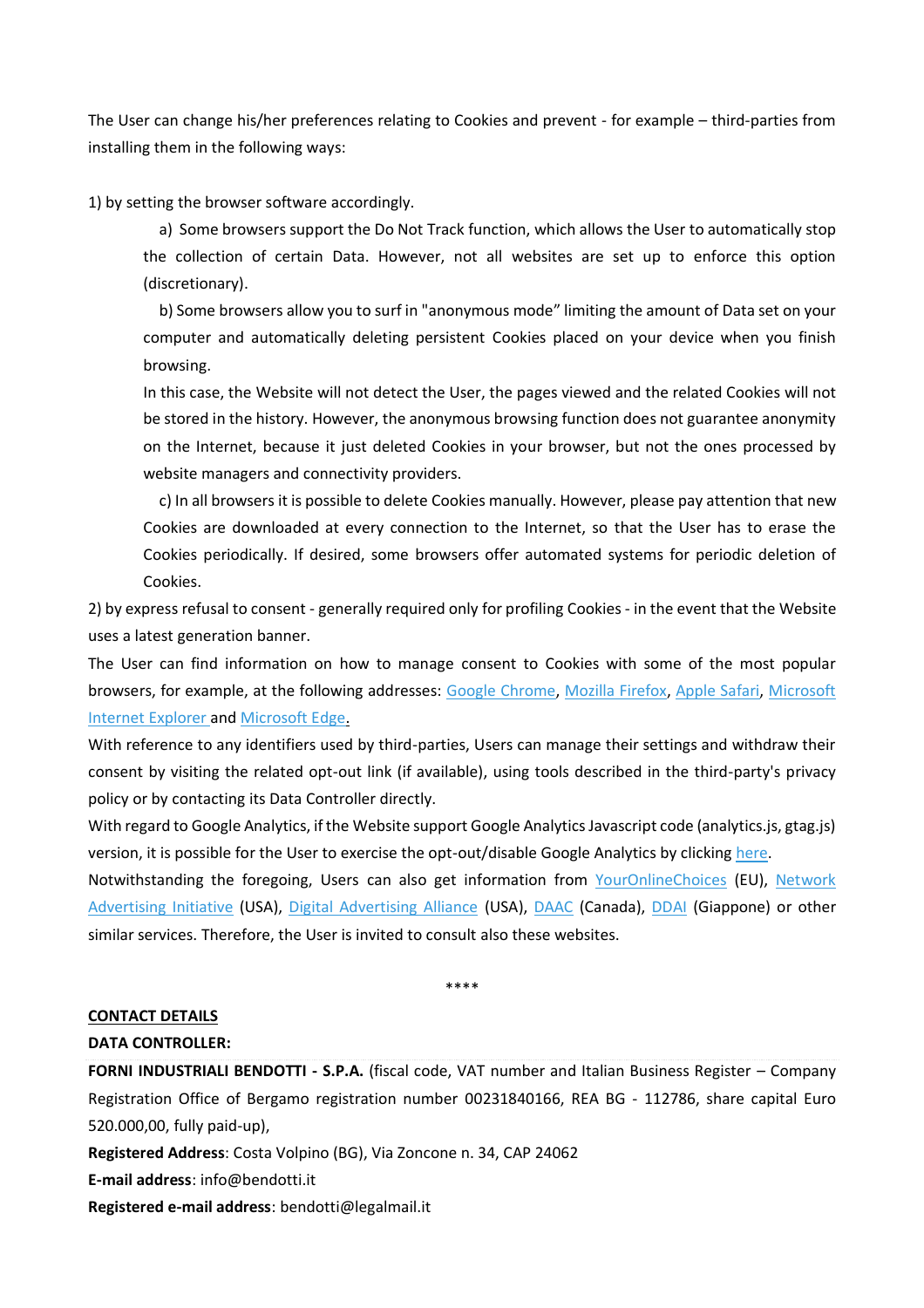**Telephone number**: +39 035 988108 **Fax:** +39 035 988115

### **DEFINITIONS AND LEGAL REFERENCES**

**"Cookie" or "Cookies"** Small portion/s of data stored in the User's device.

**"Personal Data" or "Data"**  Any information relating to a Data Subject.

### **"Usage Data"**

All the information collected automatically through the Website and/or by third-party applications, including: IP addresses or domain names of the computers used by the User to connect to the Website, addresses in URI (Uniform Resource Identifier), time of the request, the method used to forward the request to the server, the size of the file obtained in response, the numerical code indicating the status of the response from the server (success, error, etc.), the country origin, browser and operating system features, time features (for example, time spent on each page), the details about the actions taken (sequence of the pages the User has visited, operational system parameters and IT environment).

#### **"Data Subject"**

The identified or identifiable natural person to whom the Personal Data refers. An identifiable natural person is one who can be identified, directly or indirectly, in particular by reference to an identifier such as a name, an identification number, location data, an online identifier or to one or more factors specific to the physical, physiological genetic, mental, economic, cultural or social identity of that natural person.

### **"Data Processor" or "Manager" or "Data Processors" or "Managers"**

The natural or legal person, public authority, agency or other body which processes Personal Data on behalf of the Data Controller, as set out in this Privacy Policy.

### **"Service" or "Services"**

The Service/Services provided by the Website as specified in the relative terms (if available) on this Website/application.

#### **"Website"**

The hardware and software tool through which the Personal Data of Users are collected and processed, and precisel[y www.bendotti.it](http://www.bendotti.it/) .

**"Controller" or "Data Controller"**